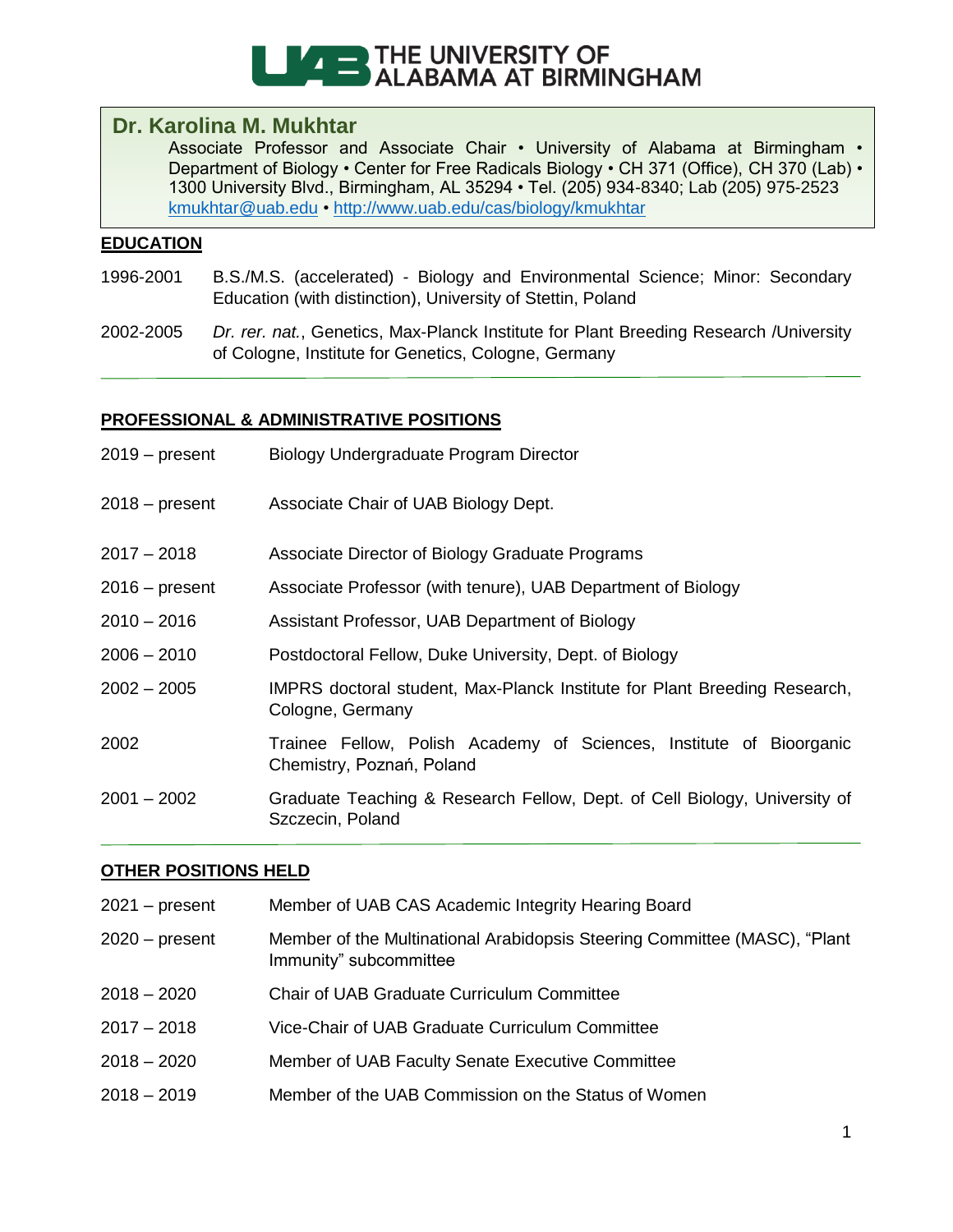| $2016 - 2018$    | <b>Chair of CAS Faculty Senate Caucus</b>      |
|------------------|------------------------------------------------|
| $2012 - present$ | Member of the Center for Free Radicals Biology |

#### **AWARDS/HONORS**

2021-2022 Blaze Leadership Academy, Class of 2022

Blaze Leadership Academy is UAB's flagship program for high potential faculty and staff. Designed to support leaders who wish to grow, this by-invitation-only program includes developmental leadership assessments, opportunities to build relationships with colleagues across UAB, and learning experiences centered around UAB Shared Values and Leadership Expectations.

2019 Presidential Early Career Award for Scientists and Engineers (PECASE)

The PECASE Award is the highest honor bestowed by the U.S. government on outstanding scientists and engineers beginning their independent careers. The awards are conferred annually at the White House. The PECASE is intended to recognize some of the finest scientists and engineers who, while early in their research careers, show exceptional potential for leadership at the frontiers of scientific knowledge during the twenty-first century.

2019 UAB President's Award for Excellence in Teaching

The President's Award for Excellence in Teaching recognizes full-time regular UAB faculty members who have demonstrated exceptional accomplishments in teaching. A single recipient is chosen from the 19 departments in the College of Arts and Sciences (~300 faculty).

2019 CAS Dean's Award for Excellence in Teaching

The CAS Dean's Award for Excellence in Teaching recognizes full-time regular faculty members of the College of Arts and Sciences in the three distinctive areas (Arts and Humanities, Natural Sciences and Mathematics, Social and Behavioral Sciences) who have demonstrated exceptional accomplishments in teaching.

2019 Academic Mace Carrier, UAB Fall Graduate Commencement

At UAB, the recognition as the mace carrier is extended to faculty who won high-profile awards in the given academic year. The mace carrier immediately precedes the presidential party in the ceremonial procession and is seated on the platform with the Deans, Vice-Presidents, Provost and President.

- 2018 American Society of Plant Biologists Faculty Travel Award
- 2015 Disability Support Services Outstanding Faculty Award
- 2015 UAB Red Mountain Sustainability Award
- 2014 NSF-CAREER Award
- 2013 UAB Fellowship in Service Learning / Engaged Scholarship
- 2012 The North American Arabidopsis Steering Committee Early Career Scientist Award
- 2012 American Society of Plant Biologists Women Young Investigator Award
- 2011 UAB Faculty Development Grant Award
- 2006-2007 The Hargitt postdoctoral fellowship, Duke University
- 2006 Nomination for the Otto-Hahn-Medaille (Max Planck Society, Germany)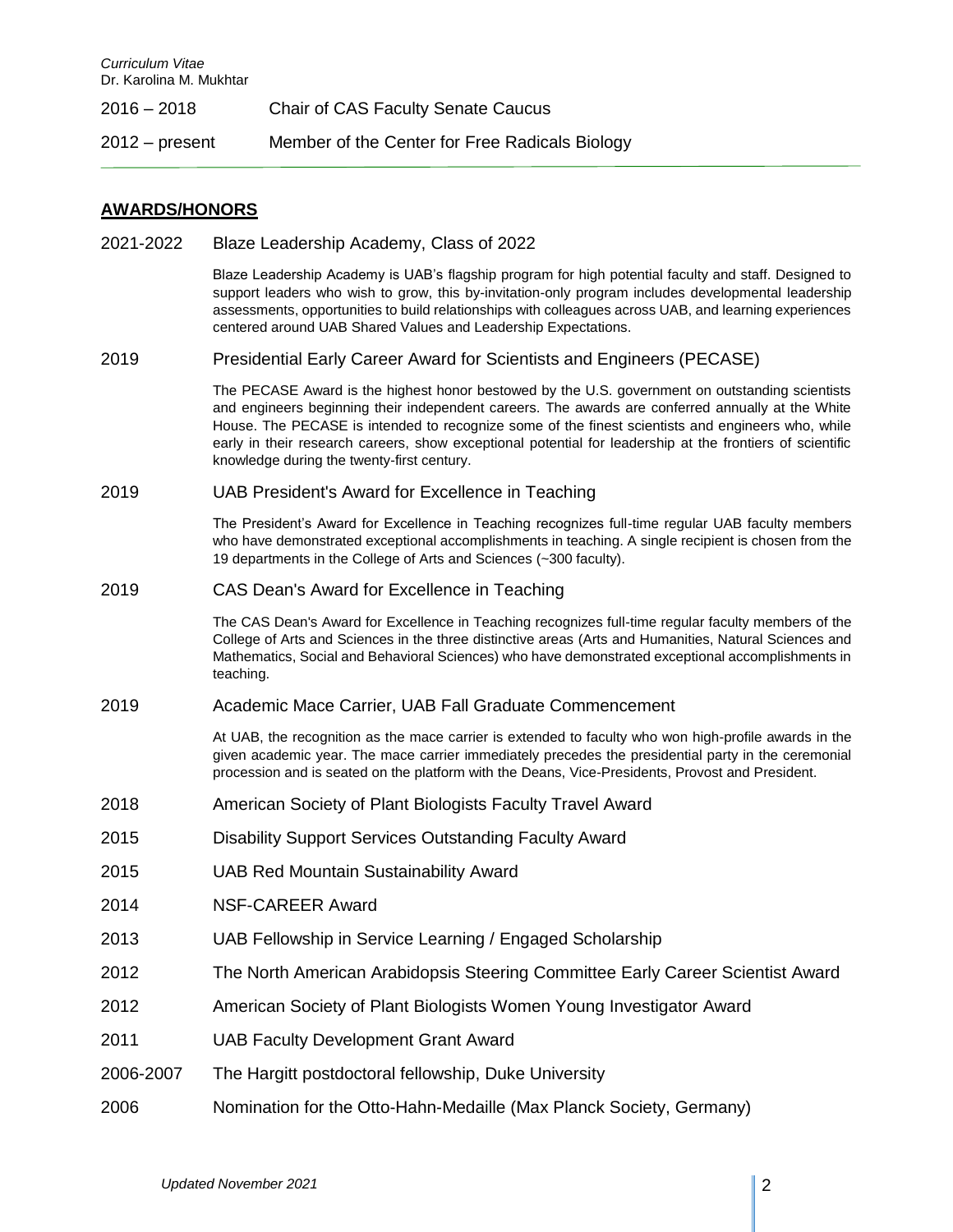2002-2005 International Max-Planck Research School (IMPRS) PhD fellowship

2002 The Nencki Foundation of Molecular and Cell Biology UNESCO/Polish Academy of Sciences scholarship

### **RESEARCH INTERESTS**

The research in my laboratory is focused on molecular mechanisms of cellular stress including Unfolded Protein Response (UPR) in the model plant *Arabidopsis thaliana*. UPR is an evolutionarily conserved cellular stress response in all eukaryotes including humans, yeast, and plants that activates upon the accumulation of unfolded or misfolded proteins in the endoplasmic reticulum (ER) resulting from biotic/abiotic stresses. Initially, UPR transduces signals to reinstate ER homeostasis. However, prolonged or acute ER stress may lead to a transition that initiates programmed cell death.

While the actions of UPR in plants are almost unknown, for the past 16 years, I have taken a leading and pioneering role to understand the underlying molecular mechanisms of plant UPR in responses to diverse abiotic (heat, drought) and biotic (bacteria, viruses) stress factors. My laboratory is discovering the differences between the animal and plant UPR responses that make it a unique adaptive process in plant stress biology. Our primary objective is to identify how the **key ER stress sensor IRE1 kinase/endonuclease** is mechanistically involved during plant UPR. We are working on the identification of additional regulatory factors required for both the activation and the attenuation of the ER stress response, and studying the molecular signal transduction pathways that enable cells to activate the stress-adaptive (pro-survival) or apoptotic (pro-death) signaling pathways under mild or acute ER stress conditions, respectively. This work has been supported by an NSF-CAREER and a subsequent NSF-ROA award since 2014 and was the basis of my 2019 PECASE award that is presented by the White House's Office of Science and Technology Policy to 100 most promising US scientists and engineers annually. Within the past years, I have expanded my Arabidopsis-based research program to a crop plant potato through a collaboration with Dr. Jeanmarie Verchot (Texas A&M). A collaborative grant proposal focused on the comparative study of the UPR signaling in Arabidopsis and potato following virus infection is in preparation for submission to a joint NSF/USDA-NIFA program. Recently, my laboratory made a breakthrough discovery of a connection between cellular pH, calcium flux, and molecular switch between life and death. Founding on these preliminary data, my laboratory submitted an NSF proposal that is currently pending review.

Another part of my research program focuses on regulatory mechanisms of translational regulation in plant immunity. In the absence of the main mammalian translation regulator PERK, plants possess **a single eIF2α kinase, GCN2**. My work has elucidated the stepwise signaling cascade involving GCN2 and its downstream target, mRNA for a transcription factor TBF1 in the regulation of plant secretion as well as the role of a phytohormone abscisic acid in plant immune crosstalk.

A recent expansion of my research program into the area of artificial intelligence and machine learning as tools to **predict the novel stress and immune functions of previously unknown proteins** was serendipitously initiated as a result of a temporary disruption in the functioning of my wet research lab due to the Covid-19 lockdown. This new scientific endeavor has resulted in a 2021 NSF award as a Co-Principal Investigator. The new undertaking employs my expertise in the wet lab characterization of various plant stress responses as we discover the next frontier in the –omics of global regulation of stress responses in plants with a special emphasis on the biological roles of Sulphur and nutritional immunity. Plant stress biology research has a profound impact on our future ability to solve real-life problems as we face ongoing changes in the climate, ecological imbalances and the ever-growing human population.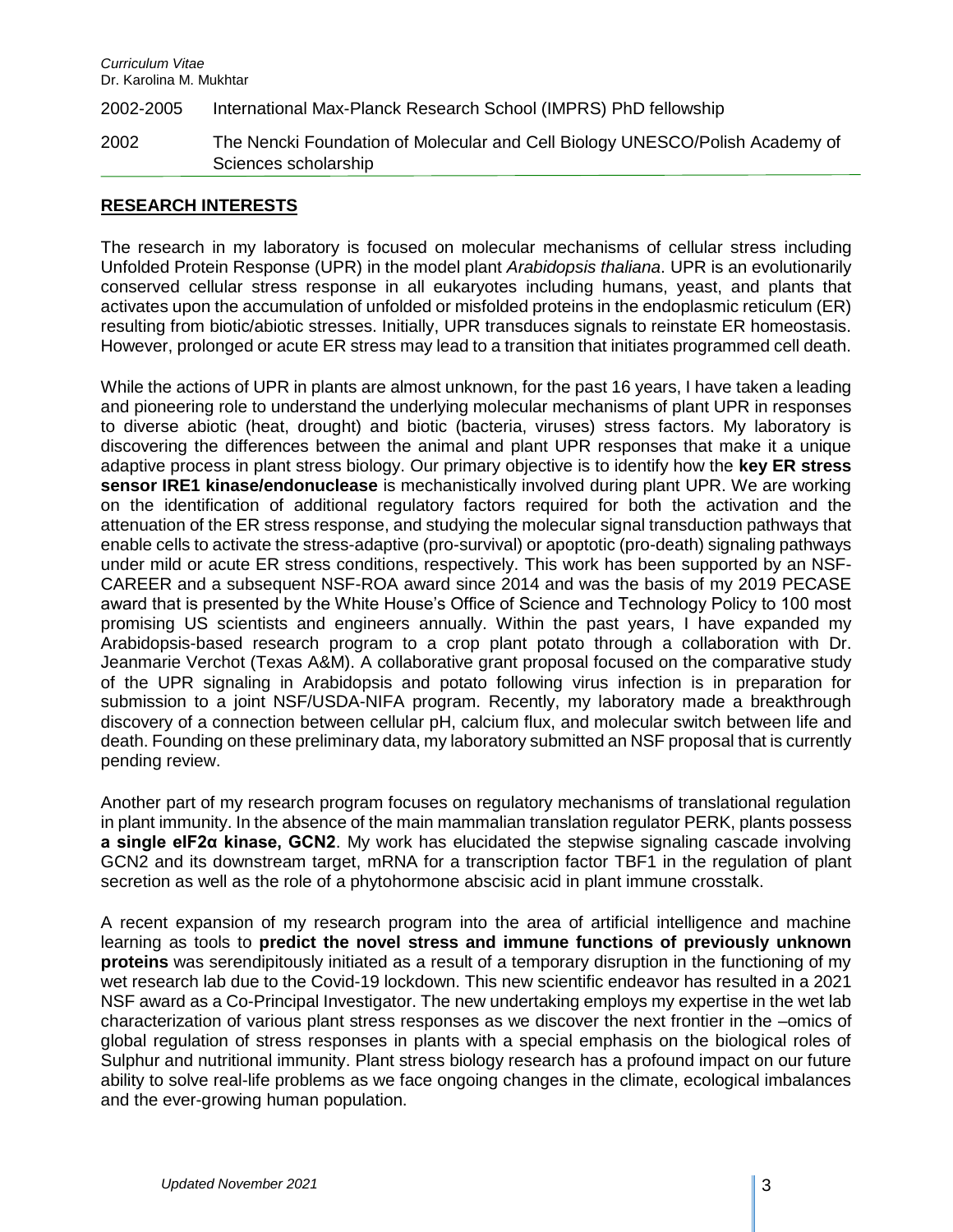## **GRANT SUPPORT**

### **Recent Funded Grants (2016-2021):**

2021-2025 NSF IOS-2038872 "Machine Learning and Multi-omics Network Approaches to Predict Protein Functions in Arabidopsis" (PI: S. Mukhtar, Co-PI: K. Mukhtar), total \$1,027,270, *current* [\(NSF](https://www.nsf.gov/awardsearch/showAward?AWD_ID=2038872&HistoricalAwards=false)  [link\)](https://www.nsf.gov/awardsearch/showAward?AWD_ID=2038872&HistoricalAwards=false).

2019-2021 NSF ROA-1928769 "Investigating the Roles of Cajal Bodies in Plant Immunity, Sumoylation and ER Stress-induced Apoptosis in Arabidopsis" (PI: K. Mukhtar), total \$84,307, *completed* (listed jointly with NSF IOS-1350244 – [NSF link\)](https://www.nsf.gov/awardsearch/showAward?AWD_ID=1350244&HistoricalAwards=false).

2014-2021 NSF IOS-1350244 "CAREER: Regulatory Mechanisms of Pathogen-Mediated Cellular Stress Signaling in Arabidopsis: Taking Plant Molecular Biology to the Urban Garden" (PI: K. Mukhtar), total \$1,102,307, *completed* [\(NSF link\)](https://www.nsf.gov/awardsearch/showAward?AWD_ID=1350244&HistoricalAwards=false).

### **Funded Graduate Student & Postdoc Fellowships:**

1. 2019-2022 Alabama EPSCoR NSF GSRP fellowship to Taiaba Afrin (Year 1, \$13,970; Year 2, \$25,000; Year 3, \$25,000), current.

2. 2017-2018 Blazer Graduate Fellowship to Taiaba Afrin (\$29,000), completed.

3. 2015-2016 USAID/Cairo Initiative Mentor Research Grant, (PI: K. Mukhtar, post-doc trainee: Dr. Ahmed Amer), \$12,000, completed.

#### **Recent Grant Proposals (Pending):**

1. The Interplay between ER Stress and pH-Calcium Nexus in Arabidopsis Immunity (NSF IOS-2149796, 2022-2026, \$825,295, PI: K. Mukhtar), *pending*

### **PUBLICATIONS (PEER-REVIEWED)**

| Summary:              | Total: 33 published + 5 submitted + 4 in prep |
|-----------------------|-----------------------------------------------|
| h-index:              | Total: 19                                     |
| i10-index:            | Total: 22                                     |
| <b>Citations:</b>     | <b>Total: 3,206</b>                           |
| <b>Impact Factor:</b> | <b>Total: 210.11</b>                          |

1. Mishra B, Kumar N, Liu J, Pajerowska-Mukhtar KM (2021) Dynamic regulatory event mining by iDREM in large scale multi-omics datasets during biotic and abiotic stress in plants. **Modeling Transcriptional Regulation: Methods and Protocols**, Springer Methods in Molecular Biology, 2328:191-202.

2. Diwan D, Liu X, Andrews CF and Pajerowska-Mukhtar KM (2021) A Quantitative Arabidopsis IRE1a Ribonuclease-dependent *in vitro* mRNA Cleavage Assay for Functional Studies of Substrate Splicing and Decay Activities. **Frontiers in Plant Science – Plant Cell Biology**, 12:1510.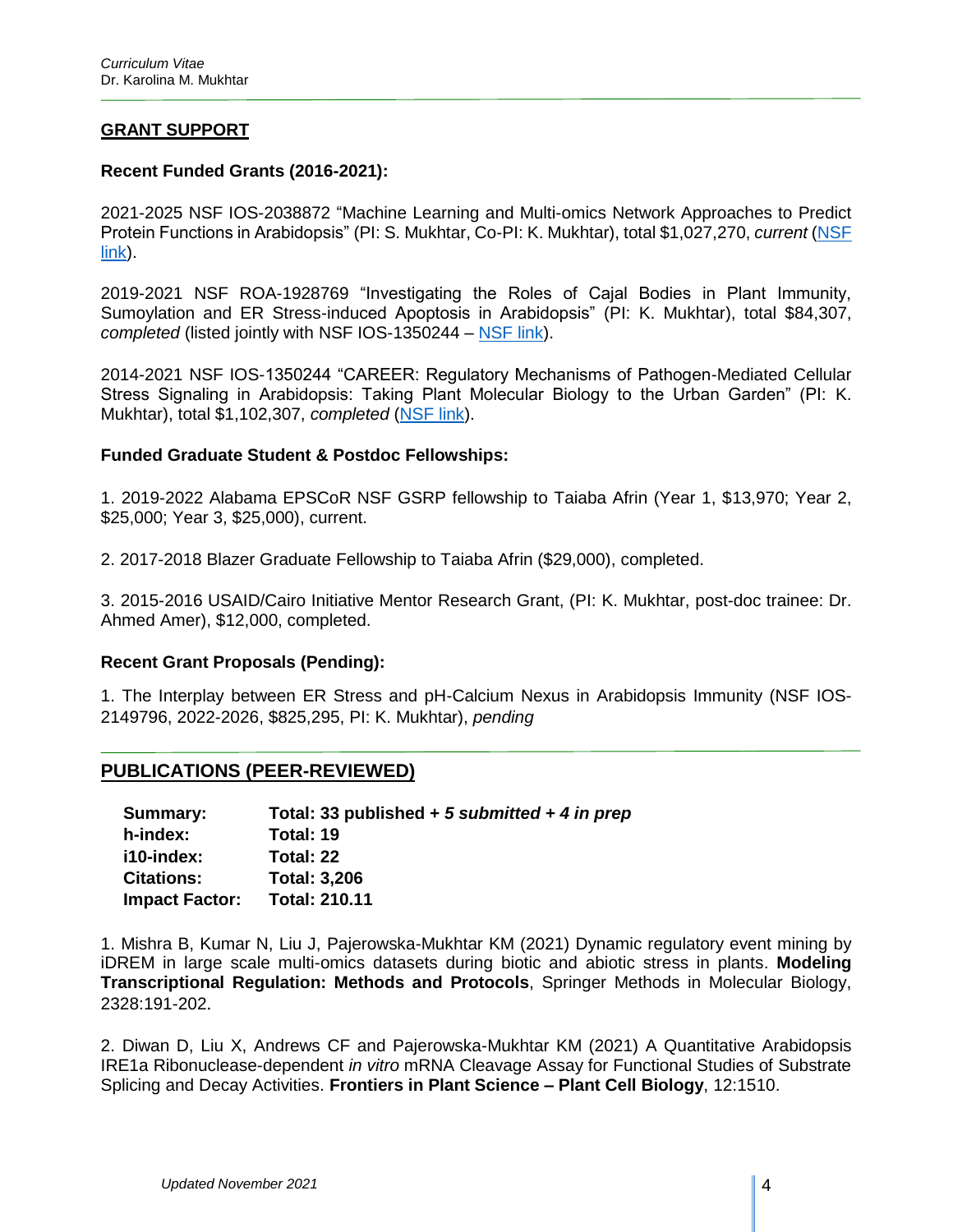3. Davis JE\*, Kolozsvary MB\*<sup>†</sup>, Pajerowska-Mukhtar KM\*<sup>†</sup>, Zhang B\*<sup>†</sup> (2021) Towards a universal theoretical framework to understand robustness and resilience: from cells to systems. **Frontiers in Ecology and Evolution – Models in Ecology and Evolution**, 8:495. \**Authors contributed equally and are listed in alphabetical order*; †co-corresponding authors.

4. Verchot J and Pajerowska-Mukhtar KM (2021) Endoplasmic Reticulum Stress Signaling at the Nexus of Plant Viral, Bacterial, and Fungal Defenses. **Curr Opinion in Virology**, 47:9-17.

5. Afrin T, Seok M, Terry B, Pajerowska-Mukhtar KM (2020) Probing natural variation of IRE1 expression and endoplasmic reticulum stress responses in Arabidopsis accessions. **Scientific Reports**, 10:19154

6. Parry G, Provart JN, Brady SM, Uzilday B, The Multinational Arabidopsis Steering Committee (2020) Current status of the multinational Arabidopsis community. **Plant Direct** 00:1–9.

7. Afrin T, Diwan D, Sahawneh K, Pajerowska-Mukhtar KM (2020) Multilevel Regulation of Endoplasmic Reticulum Stress Responses in Plants: Where Old Roads and New Paths Meet. **Journal of Experimental Botany**, 71(5):1659-1667.

8. Liu X, Afrin T, Pajerowska-Mukhtar KM (2019) Arabidopsis GCN2 kinase contributes to ABA homeostasis and stomatal immunity. **Communications Biology** 2:302

9. Sun Y, Detchemendy TW, Pajerowska-Mukhtar KM, Mukhtar MS (2018) NPR1 in JazzSet with pathogen effectors. **Trends in Plant Science**, TRPLSC 1680 1-4

10. Mukhtar MS, McCormack ME, Argueso C, Pajerowska-Mukhtar KM (2016) Pathogen Tactics to Manipulate Plant Cell Death. **Current Biology**, 26(13):R608-619

11. Kørner CJ, Du X, Vollmer M, Pajerowska-Mukhtar KM (2015) ER stress signaling in plant immunity – at the crossroad of life and death. **International Journal of Molecular Sciences**, 16(11), 26582-26598.

12. Liu X, Kørner CK, Hajdu D, Guo T, Ramonell K, Argueso C, Pajerowska-Mukhtar KM (2015) Arabidopsis thaliana AtGCN2 Kinase is Involved in Disease Resistance Against Pathogens with Diverse Life Styles. **International Journal of Phytopathology**, 04 (02): 93-104

13. McCormack ME, Liu X, Jordan MR, Pajerowska-Mukhtar KM (2015) A High Throughput Method for Quantifying Endoplasmic Reticulum Stress in Arabidopsis Seedlings. **Frontiers in Plant Science**, 6:663

14. Liu X, Sun Y, Kørner CJ, Du X, Vollmer ME, Pajerowska-Mukhtar KM (2015) Bacterial Leaf Infiltration Assay for Fine Characterization of Plant Defense Responses using the *Arabidopsis thaliana*-*Pseudomonas syringae* Pathosystem. **Journal of Visualized Experiments (JoVE)**, e53364.

15. Liu X, Rockett KS, Kørner CJ, Pajerowska-Mukhtar KM (2015) Salicylic acid signaling: new insights and prospects at a quarter century milestone (book chapter). **Essays in Biochemistry**, 5:101–113

16. Liu X, Merchant A, Rockett KS, McCormack ME, Pajerowska-Mukhtar KM (2015) Characterization of Arabidopsis thaliana GCN2 kinase roles in seed germination and plant development. **Plant Signalling and Behaviour**, 3;10(4):e992264.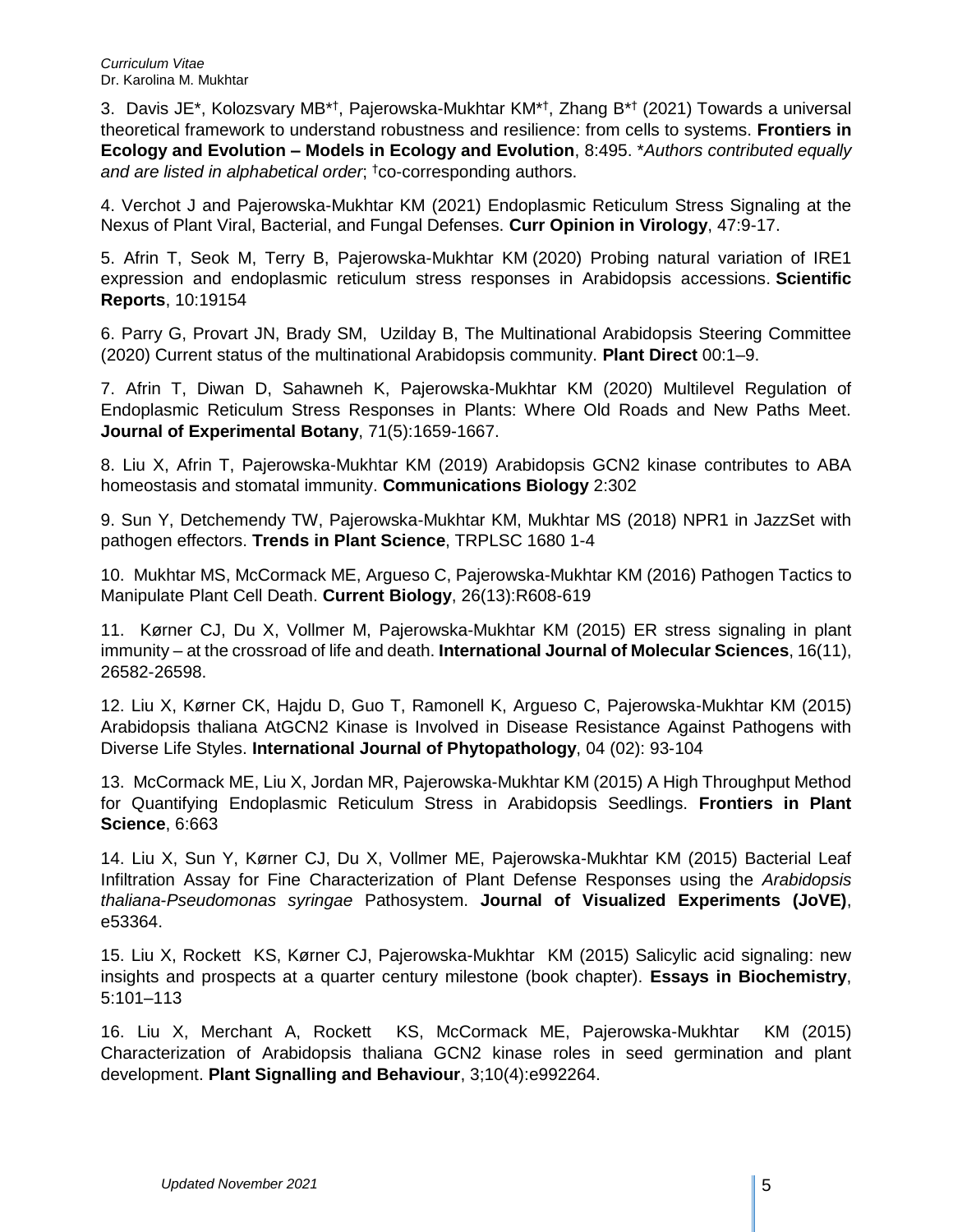17. Merchant A, Pajerowska-Mukhtar KM (2015) *Arabidopsis thaliana* Dynamic Phenotypic Plasticity in Response to Environmental Conditions. **International Journal of Modern Botany**, 5(2): 23-28

18. Terry BC, Liu X, Murphy A, Pajerowska-Mukhtar KM (2015) *Arabidopsis thaliana* GCN2 is Involved in Responses to Osmotic and Heat Stresses. **International Journal of Plant Research**, 5(4): 87-95

19. McCormack ME and Pajerowska-Mukhtar KM (2015) Roles of the Plant Immune Response in Root Nodule Symbiosis. **International Journal of Plant & Soil Science**, 7: 228-237

20. Pajerowska-Mukhtar KM, Emerine DE, Mukhtar MS (2013) Tell me more: roles of NPRs in plant immunity. **Trends in Plant Science**, 18:402-411.

21. Boatwright JL, Pajerowska-Mukhtar KM (2013) Salicylic acid: an old hormone up to new tricks. **Molecular Plant Pathology**, 14:623-634.

22. Waters SS and Pajerowska-Mukhtar KM (2012) Genetic Engineering: Agriculture for the  $21<sup>st</sup>$ Century. **International Journal of Modern Botany** 2(4): 108-114

23. Duffee LE, Boatwright JL, Shockley JM, Pajerowska-Mukhtar KM, Mukhtar MS (2012) Eukaryotic Endoplasmic Reticulum Stress-Sensing Mechanisms. **Advances in Life Sciences** 2(6):pp. 148-155

24. Moreno A\*, Mukhtar MS\*, Blanco F, Boatwright JL, Moreno I, Jordan MR, Chen Y, Brandizzi F, Dong X, Orellana A\*, Pajerowska-Mukhtar KM\* (2012) IRE1/bZIP60-Mediated Unfolded Protein Response Plays Distinct Roles in Plant Immunity and Abiotic Stress Responses. **PLoS ONE**, 7(2): e31944. \* These authors contributed equally.

25. Pajerowska-Mukhtar KM, Wang W, Tada Y, Oka N, Tucker CL, Fonseca JP, Dong X (2012) The HSF-like Transcription Factor TBF1 Is a Major Molecular Switch for Plant Growth-to-Defense Transition. **Current Biology**, 22:1-10.

26. Pajerowska-Mukhtar KM, Dong X (2009) A Kiss of Death – Proteasome-Mediated Membrane Fusion and Programmed Cell Death in Plant Defense Against Bacterial Infection. **Genes & Development**, 23: 24492454.

27. Saijo Y, Lu X\*, Tintor N\*, Rauf P\*, Pajerowska-Mukhtar KM\*, Häweker H, Dong X, Robatzek S, Schulze-Lefert P (2009) Receptor quality control in the endoplasmic reticulum for plant innate immunity. **EMBO J.** \*- co-second author

28. Pajerowska-Mukhtar KM\*, Stich B\*, Achenbach U\*, Ballvora A, Lübeck J, Strahwald J, Tacke E, Hofferbert H-R, Ilarionova E, Bellin D, Walkemeier B, Basekow R, Kersten B, Gebhardt C (2009) Single nucleotide polymorphisms in the allene oxide synthase 2 gene of potato (*Solanum tuberosum*) are associated with maturity-corrected resistance to late blight in tetraploid breeding populations. **Genetics**, 181:1115-1127. \*- co-first author

29. Tada Y, Spoel SH, Pajerowska-Mukhtar KM, Mou Z, Song J, Dong X (2008) S-nitrosylation and thioredoxins regulate conformational changes of NPR1 in establishing plant immunity. **Science**, 321:952-956

30. Pajerowska-Mukhtar KM, Mukhtar MS, Guex N, Halim VA, Rosahl S, Somssich IE, Gebhardt C (2008) Natural variation of potato allene oxide synthase 2 causes differential levels of jasmonates and pathogen resistance in Arabidopsis. **Planta**, 228:293–306.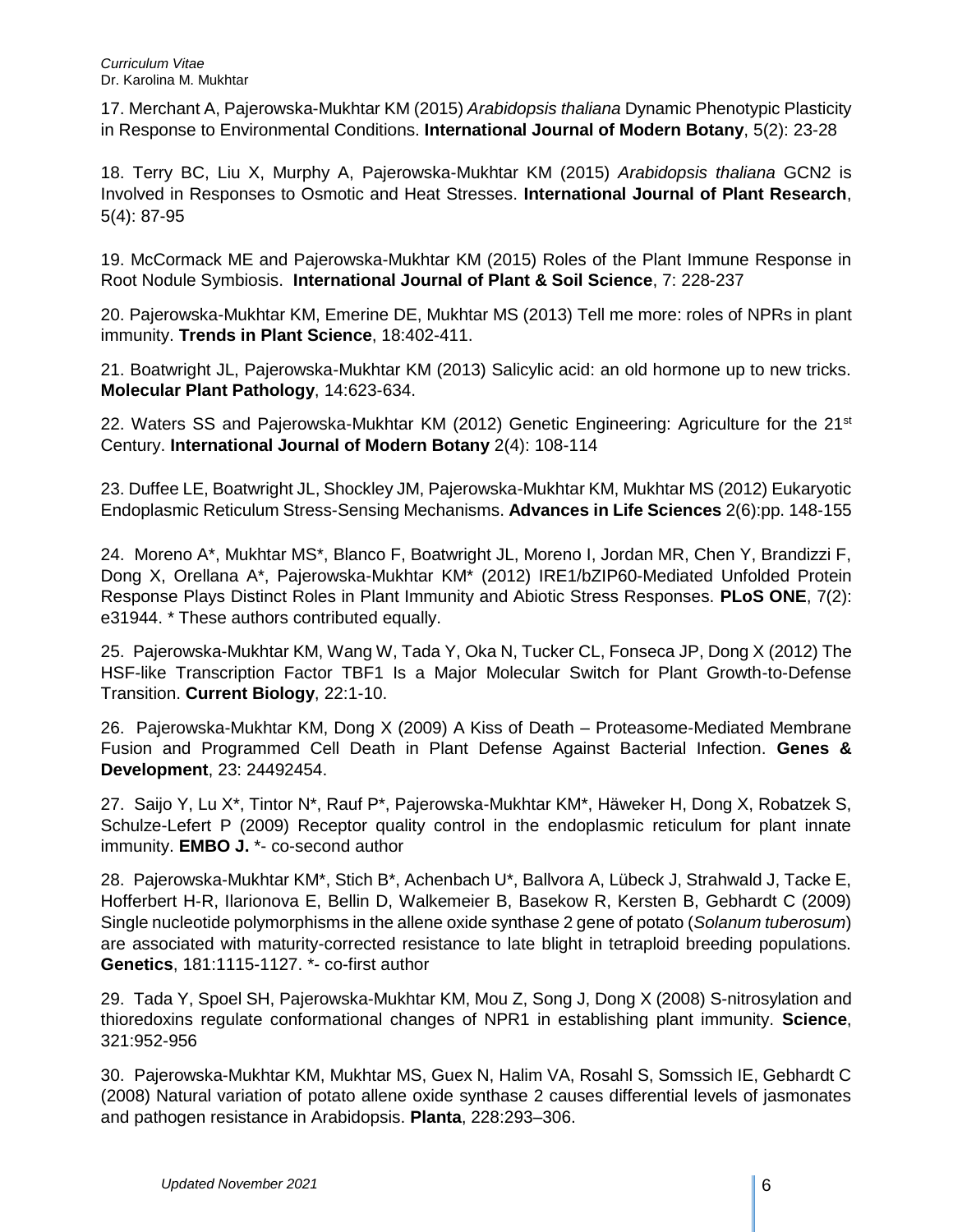31. Wang D\*, Pajerowska-Mukhtar KM\*, Culler AH, Dong X (2007) Salicylic acid inhibits pathogen growth in plants through repression of the auxin signaling pathway. **Current Biology** 17:1784-1790. \*- co-first author

32. Gebhardt C, Li L, Pajerowska-Mukhtar KM, Achenbach U, Sattarzadeh A, Bormann C, Ilarionova E, Ballvora A (2007) Candidate Gene Approach to Identify Genes Underlying Quantitative Traits and Develop Diagnostic Markers in Potato. **Crop Science** 47:S-106-S-111.

33. Pajerowska KM, Parker JE, Gebhardt C (2005) Potato homologues of *Arabidopsis thaliana* genes functional in defence signalling – identification, genetic mapping and molecular cloning. **Molecular Plant Microbe Interactions** 18, 1107-19.

## **PUBLICATIONS (SUBMITTED & UNDER REVIEW)**

1. Zhang B, Yuan Y, Pajerowska-Mukhtar KM, et al. Microbials effects on invasive grass' response to water and nutrient stress. **Microbiome**, *in revision*. https://www.researchsquare.com/article/rs-117418/v1

2. Diwan D, Liu X and Pajerowska-Mukhtar KM. Bax Inhibitor-1 associates with AtIRE1A to modulate cytoprotective signaling pathway in Arabidopsis immunity. **Science Signalling**, *in revision*.

3. Afrin T, Costello CN, Monella AN, Kørner CJ and Pajerowska-Mukhtar KM. The interplay of GTPbinding protein AGB1 with ER stress sensors IRE1a and IRE1b modulates Arabidopsis unfolded protein response and bacterial immunity. **Plant Signaling & Behavior,** i*n revision*.

4. Kumar N, Mishra B, Sun Y, et al. Integrative omics discovers roles of amino acid metabolism in Arabidopsis disease susceptibility. *Under consideration/pre-submission inquiry*.

5. Sun Y., Lee H.-S, Pajerowska-Mukhtar KM, Belkhadir Y, Mukhtar MSM. Sugar transport subversion in Arabidopsis bacterial disease susceptibility. *Under consideration/pre-submission inquiry*.

# **PUBLICATIONS (IN PREPARATION)**

1. Afrin T, Alexander MV, Pajerowska-Mukhtar KM. Elucidating the Role of miR5658 as the Prosurvival to Pro-death Molecular Switch in the IRE1 Signaling Pathway in *Arabidopsis thaliana*. *In preparation for submission.*

2. Kumar N, Mishra B, Liu J, Mehmood A, Nalluri RK, Pajerowska-Mukhtar KM, Mukhtar SM. Comparative analyses of dynamic gene regulatory networks under drought stress in Arabidopsis and Solanaceous plants. *In preparation for submission.*

3. Stewart JA, Pajerowska-Mukhtar KM, Kambiranda D, Nyochembeng L, and Mentreddy SR. A Review: Muscadine, Resveratrol (RSV) and the Stilbene Synthase (STS) Genes that Control their Stress Responses. *In preparation for submission.*

4. VanWinkle P, Parish F, Thomas H, Bedgood RM, Pajerowska-Mukhtar KM, Parant J and Sztul E. Characterizing the role of JAGN1 homologs in evolutionarily conserved stress responses across phyla. *In preparation for submission.*

### **PUBLICATIONS (NON-PEER-REVIEWED)**

1. Mukhtar SM and Pajerowska-Mukhtar KM (2019) "Orchestration of Processing Body Dynamics and mRNA Decay in Arabidopsis Immunity." <https://www.f1000workspace.com/prime/736459921#eval793564808>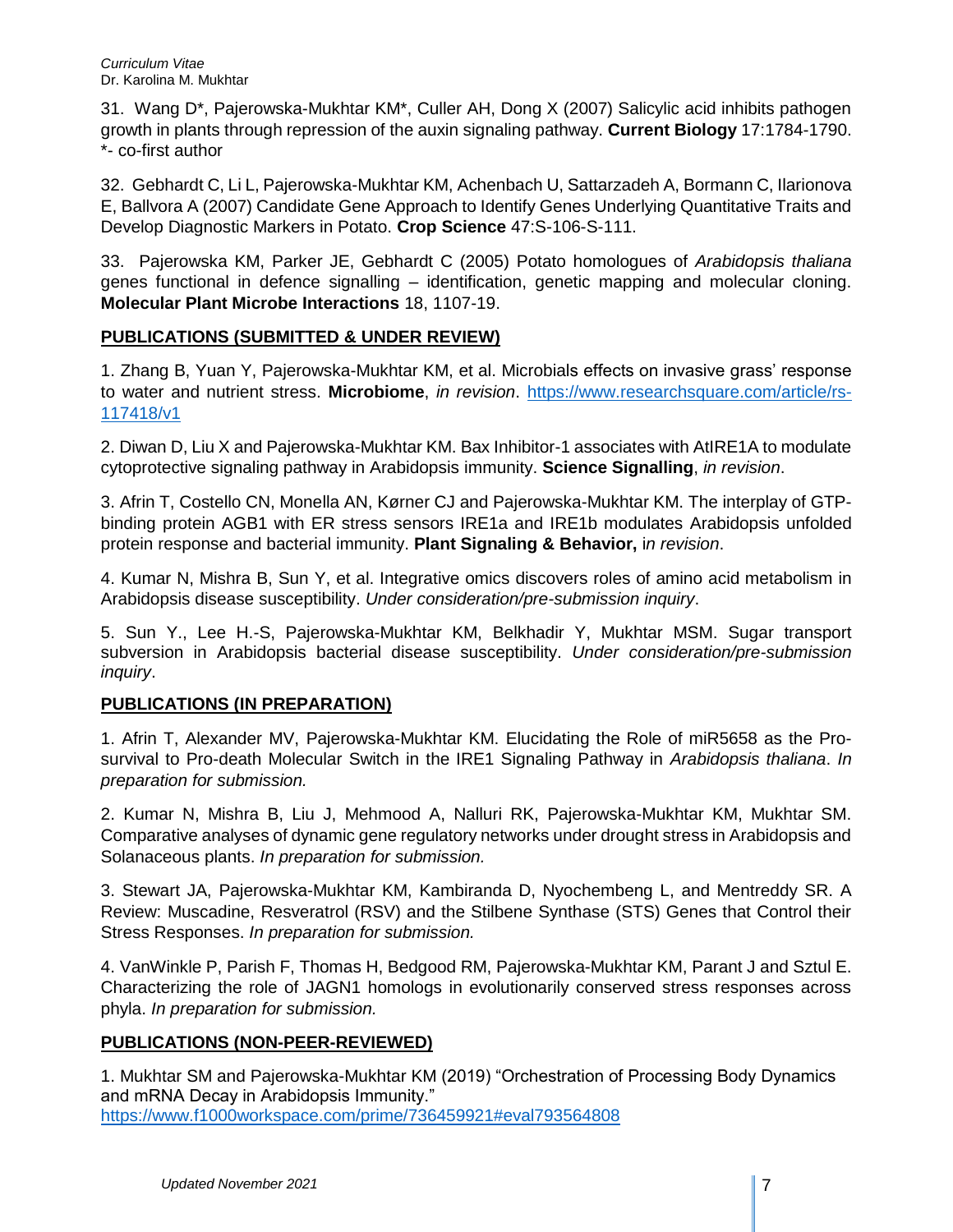2. Mukhtar SM and KM Pajerowska-Mukhtar (2020) "The pan-genome effector-triggered immunity landscape of a host-pathogen interaction".

<https://www.f1000workspace.com/prime/737367312#eval793571410>

3. Mukhtar SM and Pajerowska-Mukhtar KM (2020) "Hydrogen peroxide sensor HPCA1 is an LRR receptor kinase in Arabidopsis." <https://www.f1000workspace.com/prime/737397157#eval793571536>

**PATENTS:** Pajerowska-Mukhtar KM, Xu G and Dong X "HSF-Like Transcription Factor, TBF1, Is a Major Molecular Switch for Growth-to-Defense Transition in Plants". US10017773B2, **July 10, 2018** <https://patentimages.storage.googleapis.com/91/c8/2d/bcb11e6e312bd1/US10017773.pdf>

# **PRESENTATIONS AT NATIONAL & INTERNATIONAL MEETINGS (TOTAL: 19)**

- 1. Pajerowska KM, Parker JE, Koornneef M, Gebhardt C. "Identification Of Candidate Genes For Resistance QTL In Potato Using The Arabidopsis Model": Plant & Animal Genomes XIII Conference, January 2005, San Diego, CA
- 2. Pajerowska KM, and Gebhardt C. "StAOS2 a novel candidate gene for resistance QTL in potato": 16<sup>th</sup> triennial conference of the European Association for Potato Research, July 2005, Bilbao, Spain
- 3. Gebhardt C, Li L, Pajerowska KM, Ilarionova E, Ballvora A, Paulo MJ. "Population Genetics and Candidate Genes: Approaches to unravel the molecular basis of complex traits in cultivated potato and to develop diagnostic markers for breeding": Solanaceae Conference, July 2006, Madison, WI
- 4. Pajerowska-Mukhtar KM, Mukhtar MS, Guex N, Halim VA, Rosahl S, Somssich IE, Gebhardt C "Identification Of The Molecular Basis Of A Potato Quantitative Resistance Locus Using Arabidopsis As Functional Reporter": PAG XVI Conference, January 2008, San Diego, CA
- 5. Pajerowska-Mukhtar KM, Wang D, Dong X "Salicylic acid inhibits pathogen growth in plants through repression of the auxin signaling pathway": XIII International Congress on Molecular Plant-Microbe Interactions, July 2007, Sorrento, Italy
- 6. Pajerowska-Mukhtar KM, Tada Y, Spivey NW, Dong X "Salicylic acid-mediated transcriptional regulation of secretory pathway in Arabidopsis immunity": XIV International Congress on Molecular Plant-Microbe Interactions, July 2009, Québec City, Canada
- 7. Pajerowska-Mukhtar KM "IRE1/bZIP60-Mediated Unfolded Protein Response Plays Distinct Roles in Plant Immunity and Abiotic Stress Response". PAG XX Conference, January 2012, San Diego, CA.
- 8. Pajerowska-Mukhtar KM, Boatwright JL, Dong X "Novel Functions of Secretory Pathways and Endoplasmic Reticulum in Plant Immunity". 23rd International Conference on Arabidopsis Research, July 2012, Vienna, Austria
- 9. Pajerowska-Mukhtar KM, Boatwright JL, Dong X "Novel Functions of Secretory Pathways and Endoplasmic Reticulum in Plant Immunity". The Annual Meeting of the American Society of Plant Biologists, July 2012, Austin, TX
- 10. Pajerowska-Mukhtar KM Regulatory Mechanisms of Pathogen-Mediated Cellular Stress Signaling in Arabidopsis. ASPB-Plant Biology 2015, Minneapolis.
- 11. Pajerowska-Mukhtar KM Regulatory Mechanisms of Pathogen-Mediated Cellular Stress Signaling in Arabidopsis. Gordon Conference on Stress Proteins in Development and Disease, July 2017, Sunday River, NH (by invitation only)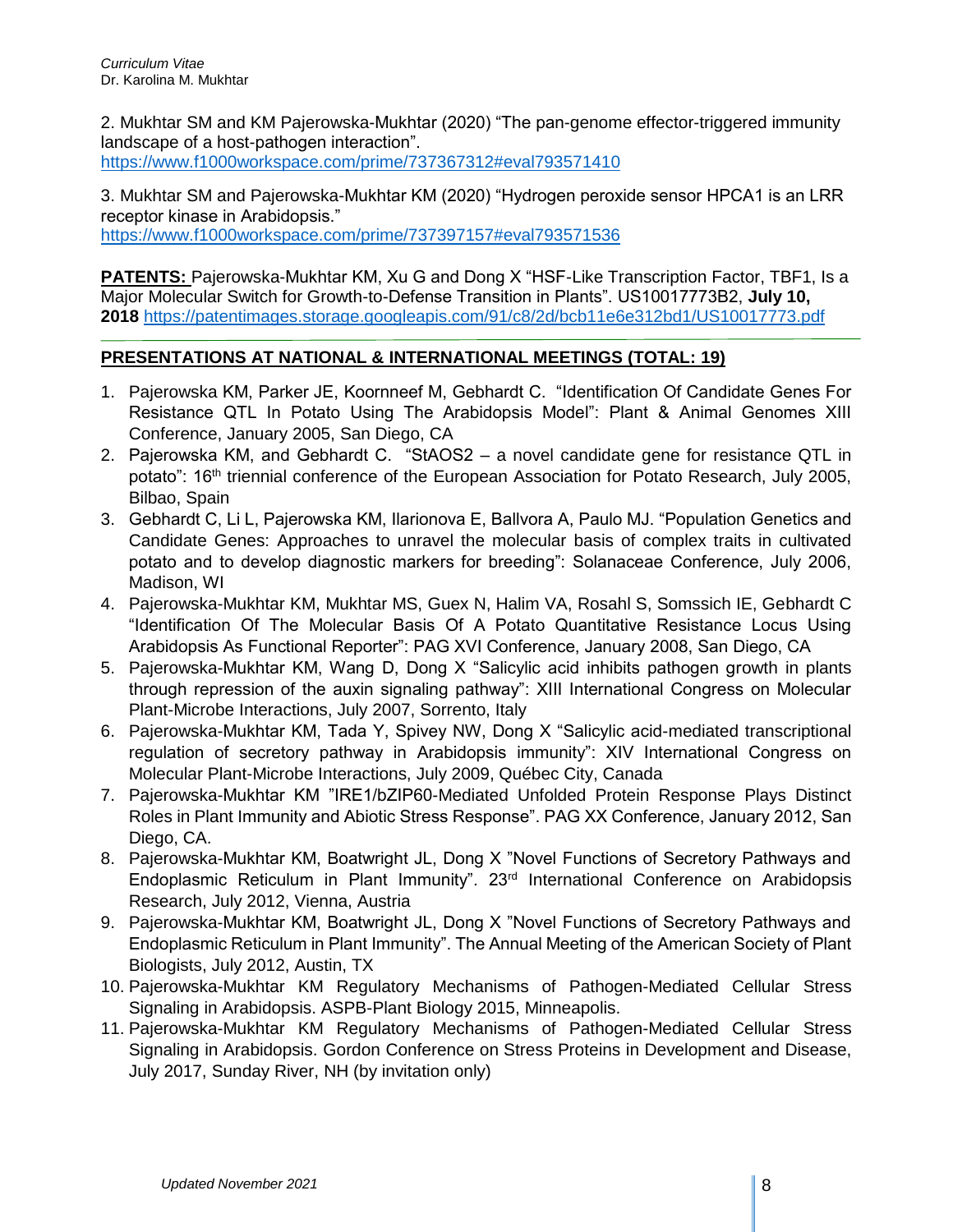- 12. Pajerowska-Mukhtar KM Regulatory Mechanisms of Pathogen-Mediated Cellular Stress Signaling in Arabidopsis. American Society of Plant Biologists annual meeting, June 2017 Honolulu HI
- 13. Pajerowska-Mukhtar KM Regulatory Mechanisms of Pathogen-Mediated Cellular Stress Signaling in Arabidopsis. American Society of Plant Biologists annual meeting, oral presentation, June 2018 Montreal CA
- 14. Pajerowska-Mukhtar KM Translation Regulator GCN2 controls ABA Homeostasis and Stomatal Immunity in Arabidopsis. International Society of Plant-Microbe Interactions international conference, poster presentation, July 2019, Glasgow UK
- 15. Pajerowska-Mukhtar KM Regulatory Mechanisms of Pathogen-Mediated Cellular Stress Signaling in Arabidopsis. IPG Symposium "Plant Signaling in Abiotic and Biotic Stress", oral presentation, May 2019, Columbia, MO.
- 16. Pajerowska-Mukhtar KM The "OUTPACE" Phytopathology Summer Institute: Taking Plant Molecular Biology to an Urban Garden. PAG XXVIII Conference, January 2020, San Diego, CA.
- 17. Pajerowska-Mukhtar KM Regulatory Mechanisms of Pathogen-Mediated Cellular Stress Signaling in Arabidopsis. PAG XXVIII Conference, January 2020, San Diego, CA.
- 18. Pajerowska-Mukhtar KM The "OUTPACE" Phytopathology Summer Institute: Taking Plant Molecular Biology to an Urban Garden. International Conference on Arabidopsis Research (ICAR), Active Learning and CUREs in Undergraduate Plant Science Education Session, June 23, 2021, virtual/Zoom.
- 19. Pajerowska-Mukhtar KM The Interplay between ER Stress, RNA Splicing and Intracellular pH Control in Arabidopsis Immunity. Hybrid format 4<sup>th</sup> International Conference on SPLICING 2021, July 28, 2021, Caparica, Portugal, virtual/Zoom.

# **INVITED SEMINARS (NON-UAB) (TOTAL: 8)**

- 1. Pajerowska-Mukhtar KM Regulatory Mechanisms of Pathogen-Mediated Cellular Stress Signaling in Arabidopsis. Auburn University, Dept. of Entomology and Plant Pathology, 2016
- 2. Pajerowska-Mukhtar KM Regulatory Mechanisms of Pathogen-Mediated Cellular Stress Signaling in Arabidopsis. University of Toronto, Dept. of Cell and Systems Biology, July 12, 2018
- 3. Pajerowska-Mukhtar KM Regulatory Mechanisms of Pathogen-Mediated Cellular Stress Signaling in Arabidopsis. Texas State University, Department of Biology, November 16, 2018
- 4. Pajerowska-Mukhtar KM Regulatory Mechanisms of Pathogen-Mediated Cellular Stress Signaling in Arabidopsis. Univ. of Toronto at Scarborough, June 13, 2019
- 5. Pajerowska-Mukhtar KM Arabidopsis GCN2 kinase contributes to ABA homeostasis and stomatal immunity. Duke University, Department of Biology, September 16, 2019
- 6. Pajerowska-Mukhtar KM Regulatory Mechanisms of Pathogen-Mediated Cellular Stress Signaling in Arabidopsis, Univ. of West Georgia, Department of Biology, November 08, 2019
- 7. Pajerowska-Mukhtar KM Regulatory Mechanisms of Pathogen-Mediated Cellular Stress Signaling in Arabidopsis, Mississippi State Univ., Department of Biology, April 2020 (canceled due to Covid-19)
- 8. Pajerowska-Mukhtar KM Regulatory Mechanisms of Pathogen-Mediated Cellular Stress Signaling in Arabidopsis, Gregor Mendel Institute for Plant Molecular Biology, Vienna, Austria, July 2020 (canceled due to Covid-19)

# **UAB SEMINARS (TOTAL: 10)**

1. Pajerowska-Mukhtar KM TBF1 Transcription Factor of *Arabidopsis thaliana* plays a key role in growth-to-defense transition. UAB School of Public Health, July 2011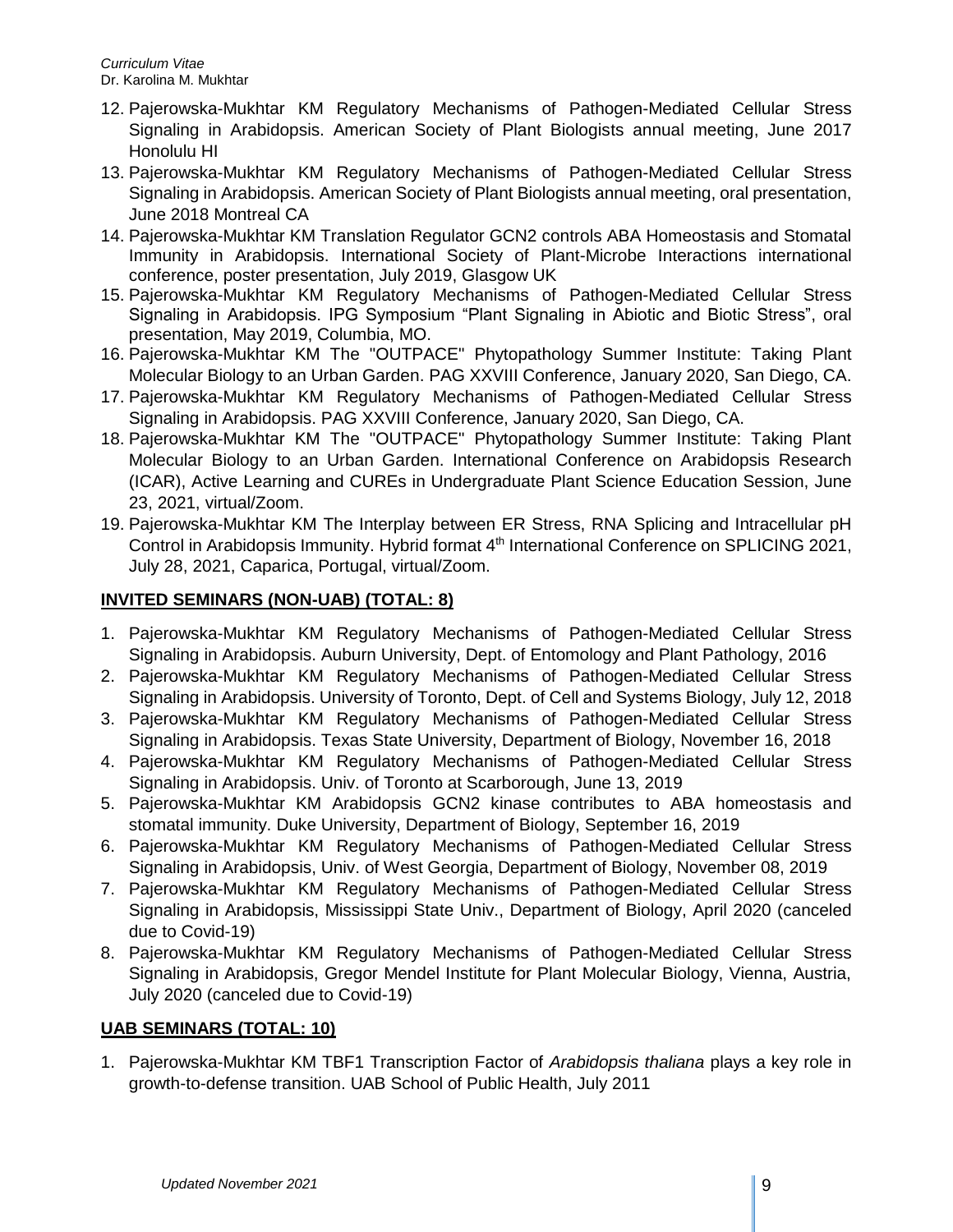- 2. Pajerowska-Mukhtar KM Novel Functions of Secretory Pathways and Endoplasmic Reticulum Stress in Plant Immunity. UAB Center for Free Radicals Biology, January 2012
- 3. Pajerowska-Mukhtar KM Novel Functions of Secretory Pathways and Endoplasmic Reticulum Stress in Plant Immunity. UAB School of Medicine, Genetics and Genomics Seminar Series, April 20, 2012
- 4. Pajerowska-Mukhtar KM ER signaling in plants and its interplay with stress responses. UAB School of Medicine Dept. of Biochemistry and Molecular Genetics Seminar Series, February 2015
- 5. Pajerowska-Mukhtar KM Regulatory Mechanisms of Pathogen-Mediated Cellular Stress Signaling in Arabidopsis. UAB Biology Dept. Seminar Series. October 2017
- 6. Pajerowska-Mukhtar KM Plants Get Sick, Too: Regulatory Mechanisms of Pathogen-Mediated Cellular Stress Signaling in Arabidopsis. Sigma Xi Seminar Series, September 2017
- 7. Pajerowska-Mukhtar KM Regulatory Mechanisms of Pathogen-Mediated Cellular Stress Signaling in Arabidopsis. UAB School of Medicine Cell, Developmental and Integrative Biology Seminar Series, February 2018
- 8. Pajerowska-Mukhtar KM Panel Invited speaker, Creed Week / Getting Connected the Blazer Way. February 2020
- 9. Pajerowska-Mukhtar KM Invited speaker, UAB Marine & Field Biology Club Seminar Series. March 2020
- 10. Pajerowska-Mukhtar KM Career Panel Invited speaker, UAB Biology Dept. Seminar Series. March 2021

# **WORKSHOPS AND OTHER PRESENTATIONS (TOTAL: 15)**

- 1. Pajerowska-Mukhtar KM, Tada Y, Spivey NW, Dong X. A dual role of TBF1 transcription factor in Systemic Acquired Resistance and MAMP induced immunity. XXIII Annual Plant Molecular Biology retreat, September 2009, Wrightsville Beach, NC
- 2. Pajerowska-Mukhtar KM. Novel Functions of Secretory Pathways and Endoplasmic Reticulum Stress in Plant Immunity. 109<sup>th</sup> Southern Association of Agricultural Scientists Annual Meeting, January 2012, Birmingham, AL
- 3. Boatwright JL, Robinson D, Liu X, Pajerowska-Mukhtar KM. Novel Functions of IRE1 in Plant Immunity and Cell Death Control, 110<sup>th</sup> Southern Association of Agricultural Scientists Annual Meeting, 2013, Orlando, FL
- 4. Pajerowska-Mukhtar KM. Fighting for their lives: Plants and their pests. Guest lecture, Alabama Wildflower Society, June 3rd, 2013, Birmingham, AL
- 5. Pajerowska-Mukhtar KM, Liu X, and Rockett KS. ER signaling in plants and its interplay with stress responses. 111<sup>th</sup> Southern Association of Agricultural Scientists Annual Meeting, 2014, Dallas, TX
- 6. Pajerowska-Mukhtar KM. Regulatory Mechanisms of Pathogen-Mediated Cellular Stress Signaling in Arabidopsis, Southern Section of American Society of Plant Biologists conference, March 2015, Dauphin Island, AL
- 7. Pajerowska-Mukhtar KM, Liu X, McCormack ME, Merchant A, Murphy A, Rockett KS, Terry BC. The Multifaceted Role of Arabidopsis thaliana GCN2 Kinase in Plant Hormone Signaling and Immune Responses. 112<sup>th</sup> Southern Association of Agricultural Scientists Annual Meeting, 2015, Atlanta, GA
- 8. Pajerowska-Mukhtar KM Regulatory Mechanisms of Pathogen-Mediated Cellular Stress Signaling in Arabidopsis. UAB Department of Genetics Retreat, November 18, 2016, Birmingham, AL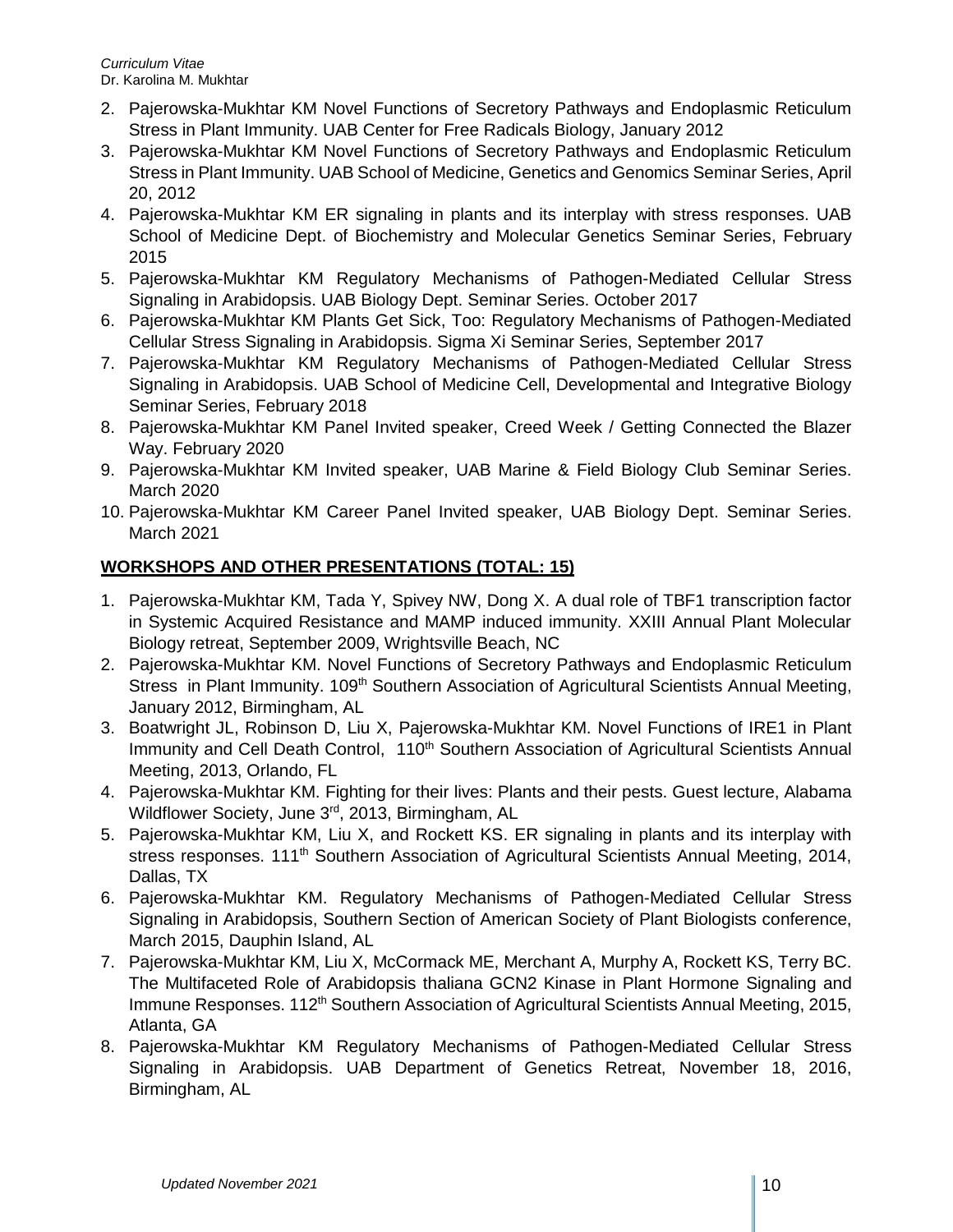- 9. Pajerowska-Mukhtar KM Regulatory Mechanisms of Pathogen-Mediated Cellular Stress Signaling in Arabidopsis. Southern Section of American Society of Plant Biologists conference, April 2017, Orlando, FL
- 10. Pajerowska-Mukhtar KM Translation Regulator GCN2 controls ABA Homeostasis and Stomatal Immunity in Arabidopsis. Southern Section of American Society of Plant Biologists conference, March 17, 2019, Clemson, SC
- 11. Jumpstart Reintegrating Biology NSF workshop. December 4-6, 2019, Atlanta, GA
- 12. CRISPR in the Classroom Virtual Workshop for Undergraduate Educators. July 20-29, 2020, Zoom
- 13. Career Planning and Management (UASC 150) Guest speaker, March 02, 2021, Zoom
- 14. Advancement Resources Training for Faculty Leaders Virtual training, April 15, 2021, Zoom
- 15. Career Planning and Management (UASC 150) Guest speaker, Sept. 14, 2021, face-to-face

# **TEACHING PHILOSOPHY (SUMMARY)**

My major goal in teaching is to provide the basic foundations that will allow each student to learn essential biological concepts, as well as awaken and cultivate an interest in science and show them how science can be done. I aim at helping the students become more attentive and take control over the learning process, allowing them to be active partners in education. In my pursuits as an educator, I'm guided by the three main principles: **(1) Building** *vs***. blocks** - blocks are only fun if you get to build something with them. To be able to draw informative conclusions from a scientific experiment, a student must be familiar with the facts of the system under study and be able to assemble the pieces of information into an internally coherent and logical structure; **(2) How** *vs***. what** - in science, what is known is fundamentally linked to how it is known. Learning how conclusions are reached transcends what is known and empowers the student. Upon asking how something is known, that something becomes malleable and can be challenged intellectually. By learning how things come to be "known", students can envision ways to know things currently unknown, *i.e.* the experiment; **(3) "High expectations"** - in the constant pursuit for improving things, how can we, the academic instructors, tell how much we can expect of our students before it becomes *too much*? The main challenge with having "high expectations" is that some students lack coping skills and actively fight the necessity to think and prepare for class ahead of time because it takes them out of their "comfort zone". My way of approaching this problem is through having an open door policy and frequent discussions with my students about their lives outside the classroom. I believe that college instructors, as senior figures and role models for impressionable young people, are in a uniquely advantageous position to offer valuable coaching and mentoring lessons. Seeing a previously failing student succeed and step on the path that they had always dreamed of – that one moment is worth every long hour spent with them in the classroom and my office.

# **TEACHING EXPERIENCE**

- **BY210 Genetics (13 semesters, typical enrollment 175-225), 3 credit hours**. *Course highlights:* principles and mechanisms of inheritance; introduction to the structure, action, and regulation of genes; bacterial and organellar genetics, introduction to molecular genetic technology and its applications to human health and agriculture. One guest lecture per semester (selection of speakers from UAB School of Medicine and Genetic Counseling Program). The course was extensively modified from its original form by removing outdated/overlapping material and adding 40% new content. The grading model includes points for four in-class exams, online homework quizzes, video projects, and iClicker points.
- **BY351/451/651/751 Plant Biology (7 semesters, typical enrollment 25-40), 3 credit hours**. *Course highlights:* introduction to the distinctive features of plants; understanding of how plants are constructed, photosynthesize and generate energy, regulate growth and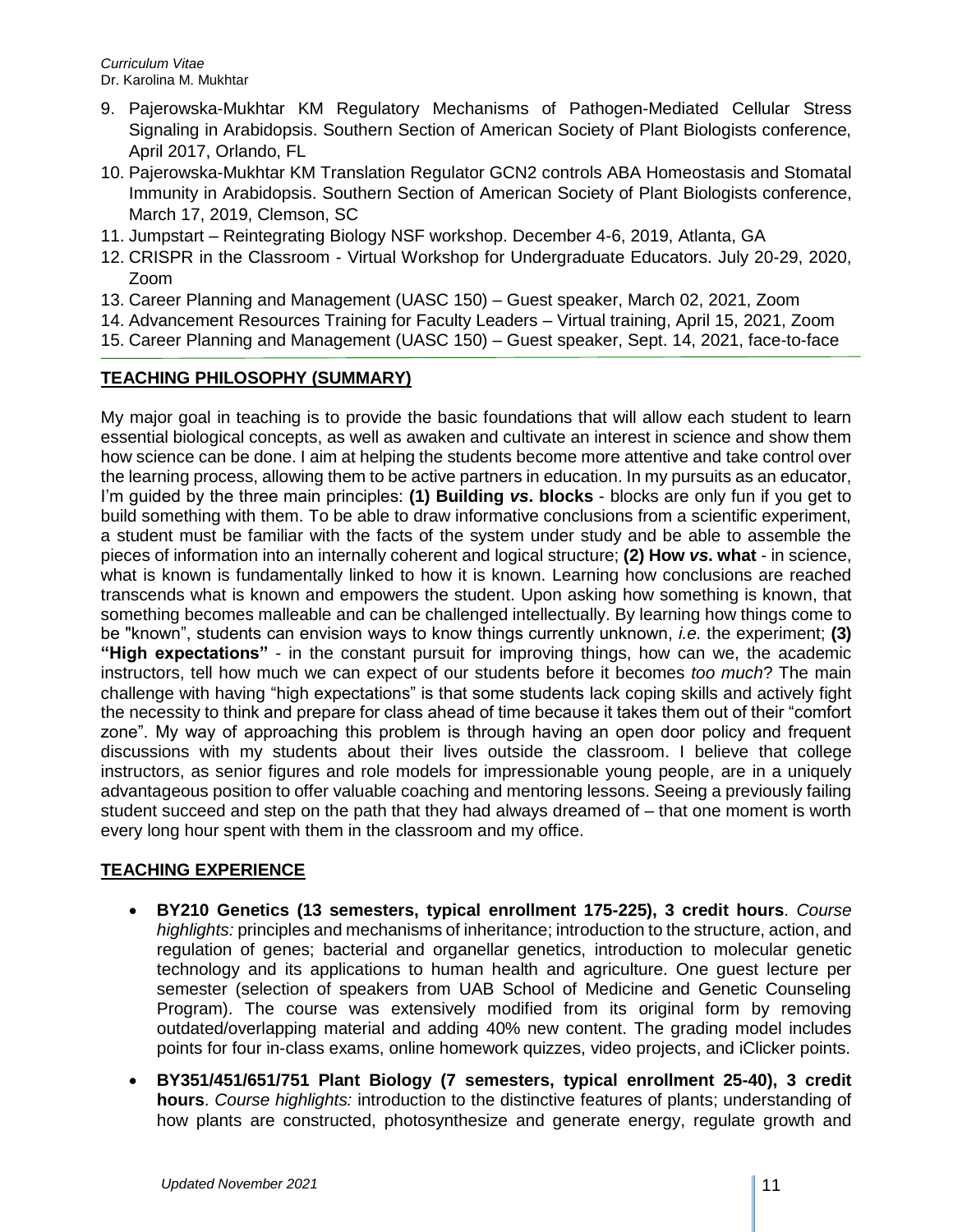development and fend off potential pathogens; a comprehensive overview of the various ways plants live and reproduce, how they maintain or promote variation, and ways they are adapted to particular environments; how plants are used by people and how humans can be benefited by plants; sustainability in plant science. Two guest lectures per semester (Dr. Mike Flannery, Medicinal Plants of Alabama; Dr. Jamey Worrell, Woodworking), one field trip (UAB Community Gardens), one class debate (Genetically Modified Plants). Mixed grading model (combination of portfolio, three in-class exams, two take-home projects, and attendance).

- **BY450/695/795 Plant Physiology (1 semester, enrollment 12), 3 credit hours.** *Course highlights:* 1) convey and foster understanding of the major principles and concepts of plant physiology, 2) promote the understanding of the physical, biochemical, genetic, and molecular basis of plant function, 3) foster the ability to think logically and creatively, 4) enhance the ability to critically evaluate scientific literature, 5) promote understanding of the process of scientific inquiry through the design and execution of scientific experiments, and analysis and interpretation of experimental data.
- **BY495 Plant Pathology "OUTPACE" (Service Learning Class) (5 semesters, typical enrollment 10-16), 4 credit hours.** *Course highlights:* theoretical and practical knowledge and skills in plant-microbe interactions; knowledge about the molecular underpinnings of the plant immune system; skills to detect and identify pathogens in infected plant material; mastering laboratory-based microbiological techniques of pathogen isolation, propagation, preparation of infectious isolates, controlled plant infection and quantification of the plant resistance phenotype; UAB Plant Clinic: symptom- and ELISA-based identification of diseases in field-grown plant material; implementing service-learning into plant-microbe interactions curriculum by connecting with growers of the UAB Community Gardens. One guest lecture per semester (Dr. Julie Price; Sustainability on UAB Campus), three field trips (UAB Community Gardens). Course sponsored by the NSF-CAREER award.
- BY501 Genetics for Teachers (13 semesters) **3 credit hours**
- BY689/789 Seminar in Genetics (1 semester) **1 credit hour**
- BY394 Bio Lab Teach (multiple semesters) **1-6 credit hours**
- GBS723 Model Organisms in Genetics (3 semesters, guest lectures)

### **STUDENTS/FELLOWS TRAINED**

S – Spring, Su – Summer, F – Fall

**High School Students (total: 3): 1)** Azim Merchant, S15, Su15; **2)** Sabirah Haque, Su16, Su17; **3)** Eliza Maddox, S19, Su19, and F19

**Undergraduate Students (total: 35): 1)** Matthew Romback, F10, S11, Su11; **2)** Ashwin Barakam, F10; **3)** Osaruyi Ismaghodor, F10, S11; **4)** Melissa Jordan, S11, Su11, F11, S12; **5)** Justin Foster, S11, Su11; **6)** Rachel Brown, Su11, F11, S12; **7)** Isaac Sung Lee, Su11, F11, S12; **8)** Sammy Searcy, F11; **9)** Christine McBride, Su12, F12; **10)** Gaylen Patterson, S12; **11)** Danielle Robinson, Su12, F12, S13, Su13; **12)** Pooja Gajare, F12, S13; **13)** Korina Nance, S13, Su13; **14)** Tabitha Brown; S13, Su13, F13; **15)** Maggie McCormack, Su13, F13, S14, Su14, F14, S15; **16)** Brenna Terry, F13, S14, Su14, F14, S15 (Biology Honors student); **17)** Audrey Murphy, F13, S14, Su14, F14, S15 (Biology Honors student); **18)** Gail Hoffman, S15, F15; **19)** Jamie Hill, S15, F15; **20)** Keehn Wilkerson Strange, F15, S16, F16; **21)** Ann Stepanova, S16, Su16 (Biology Honors student); **22)** Carl Pruitt, Su16 (CORD-SSI student from Lawson State CC); **23)** Hannah Ludy, F16; **24)** Jun Hi Chang, F16, S17, Su17; **25)** Matt Kuhl, S17, Su17; **26)** Minye Seok, S18, Su18, F18,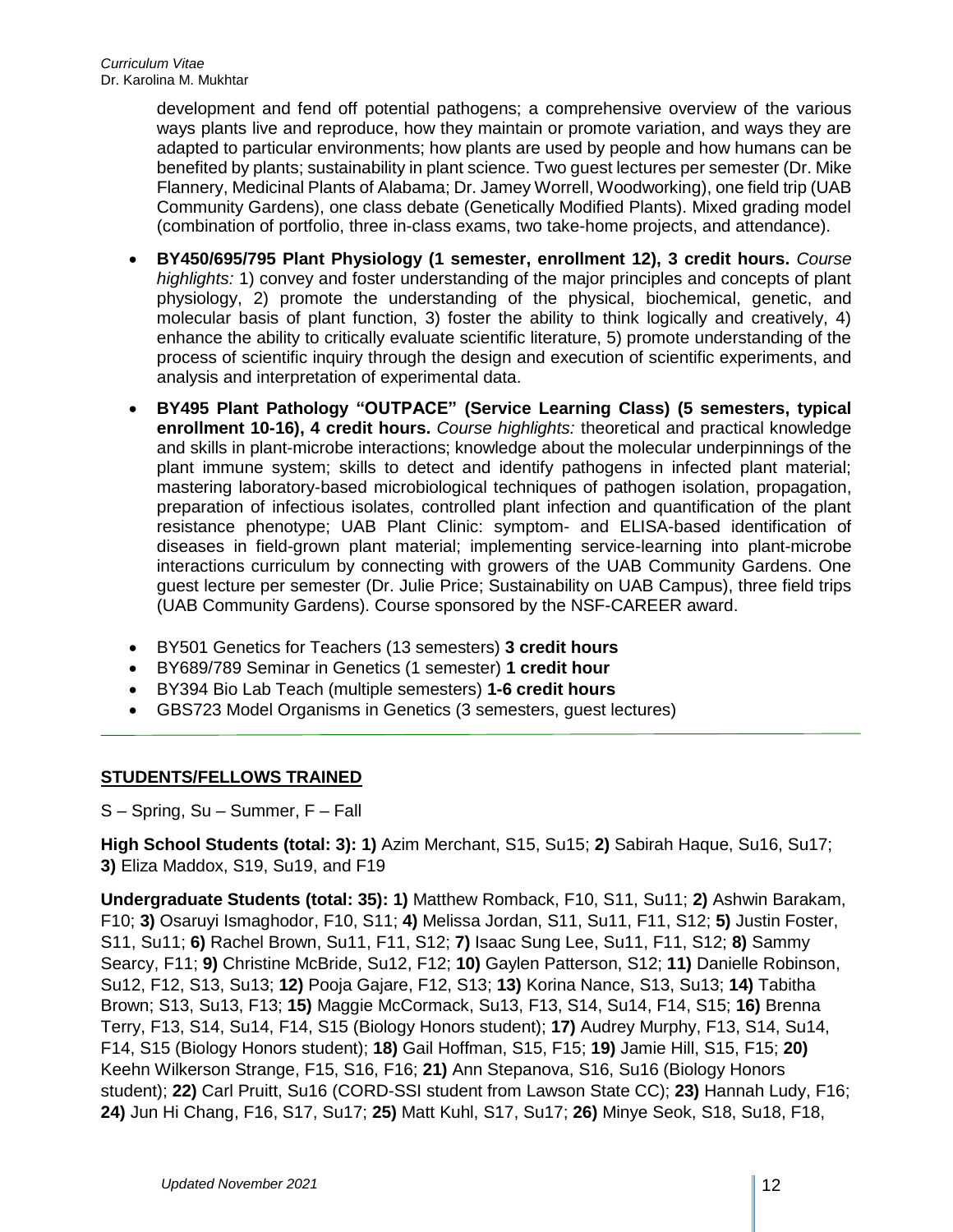S19, Su19, F19 (STP Honors student); **27)** Amber Somma, F19, S20 (Biology Honors student); **28)** Robert Bender, F19, S20; **29)** Regina Bedgood, S20; **30)** David Moccio F19, S20; **31)** Madaleine Carraway, S20; **32)** Amber Monella, S19, Su19, F19, S20, F20 (Biology Honors student); **33)** Caroline Andrews, F19, S20, F20, Sp21; **34)** Mikayla Jackson, Su21 (CORD-SSI student); **35)** Isabella Davis, F21.

*Undergraduate internships in the K. Mukhtar lab typically last for at least two semesters. Activities range from practical training on the bench by the PI, assisting graduate students and postdocs, overseeing independent projects, and participation in lab meetings. Undergraduate students co-authored publications from the lab and*  won prizes at the annual UAB EXPO Undergraduate Research Conferences. Additionally, senior *undergraduate students in the lab offer near-peer mentoring to younger colleagues, who are just beginning their research experience.* 

**OUTPACE Summer Research Program students** – **(total: 49)** (mentored for 2-3 hrs daily for 7 weeks in the summers 2014-2018).

**Graduate Students (Primary Mentor) (total: 17): 1)** Paul "Bud" Sauer, MS 01/11-05/12 (current position: MD, Resident in Cosmetic and Reconstructive Surgery, Baylor Univ. Medical Center); **2)** J. Lucas Boatwright, MS 06/11-03/13 (current position: PhD Computational Biologist, Clemson University); **3)** Benjamin Marsella, MS 06/12-05/15 (current position: student, McWhorter School of Pharmacy, Samford University); **4)** Kristin Rockett, MS 08/12-12/15 (current position: selfemployed); **5)** Brenna Terry, MS 06/15-04/16 (current position: investigator at Alabama Department of Environmental Management); **6)** Marie Vollmer Alexander, MS 08/14-08/16 (current position: Neurosurgery PA at Tulane); **7)** Xiaoyu Liu, PhD 08/12-12/17, winner of Biology Dept. and CAS Dean's Outstanding Student Award (current position: Bioprocess RD Support Lead at Bayer Crop Science); **8)** Katrina Sahawneh, MS Biol. Education track 01/18-12/19 (current position: staff, UAB CORD); **9)** Effie Nicke, PhD Biol. Education track, 08/17-current (also a fulltime Instructor at Calhoun State CC); **10)** Taiaba Afrin, PhD 06/17-current, BLAZER Fellow, NSF-ALEPSCoR Fellow; **11)** Danish Diwan PhD 01/18-current; **12)** Jinbao Liu PhD 08/19-current; **13)** Regina Bedgood MS 08/20-current; **14)** Caitlin Costello, PhD GBS rotation 01/21-03/21; **15)** Sloan Almehmi PhD Biol. Education track, 01/21-current; **16)** Cassidy Wright ABM-MS 06/21-current; **17)** Doni Devi Thingujam PhD 01/22- (future student).

**Postdoctoral Fellows (total: 3): 1)** Camilla Kørner, Ph.D., 08/14-08/16 (current position: Method Development Researcher at Eurofins, Freiburg, Germany); **2)** Xinran Du, Ph.D., 01/15-01/17 (current position: Postdoctoral Researcher, University of Connecticut Health Center); **3)** Ahmed Amer, Ph.D., 06/15-12/15 (USAID fellow; current position: Lecturer, Cairo University, Egypt).

**Sabbatical Fellow: 1)** Mario Izaguirre-Sierra, Ph.D., 08/19-07/20 (current position: Associate Professor, Northern New Mexico College).

**GRADUATE STUDENT THESIS COMMITTEE PARTICIPATION (total: 27): 1)** David Emerine, Department of Biology, Mentor: Dr. Shahid Mukhtar; **2)** Shara Legg (MS), Department of Biology, Mentor: Dr. Robert Angus; **3)** Paul "Bud" Sauer, Department of Biology, Mentor: Dr. Karolina Mukhtar; **4)** J. Lucas Boatwright, Department of Biology, Mentor: Dr. Karolina Mukhtar; **5)** Benjamin Marsella, Department of Biology, Mentor: Dr. Karolina Mukhtar; **6)** TC Howton, Department of Biology, Mentor: Dr. Shahid Mukhtar; **7)** Peter Blair, Department of Biology, Mentor: Dr. Shahid Mukhtar; **8)** Kristin Rockett, Department of Biology, Mentor: Dr. Karolina Mukhtar; **9)** Brenna Terry, Department of Biology, Mentor: Dr. Karolina Mukhtar; **10)** Yali Sun, Department of Biology, Mentor: Dr. Shahid Mukhtar; **11)** Xiaoyu Liu, Department of Biology, Mentor: Dr. Karolina Mukhtar; **12)** Maggie McCormack, Department of Biology, Mentor: Dr. Karolina Mukhtar; **13)** Derek Moates, Department of Biology, Mentor: Dr. Shahid Mukhtar; **14)** Shara Legg (PhD), Department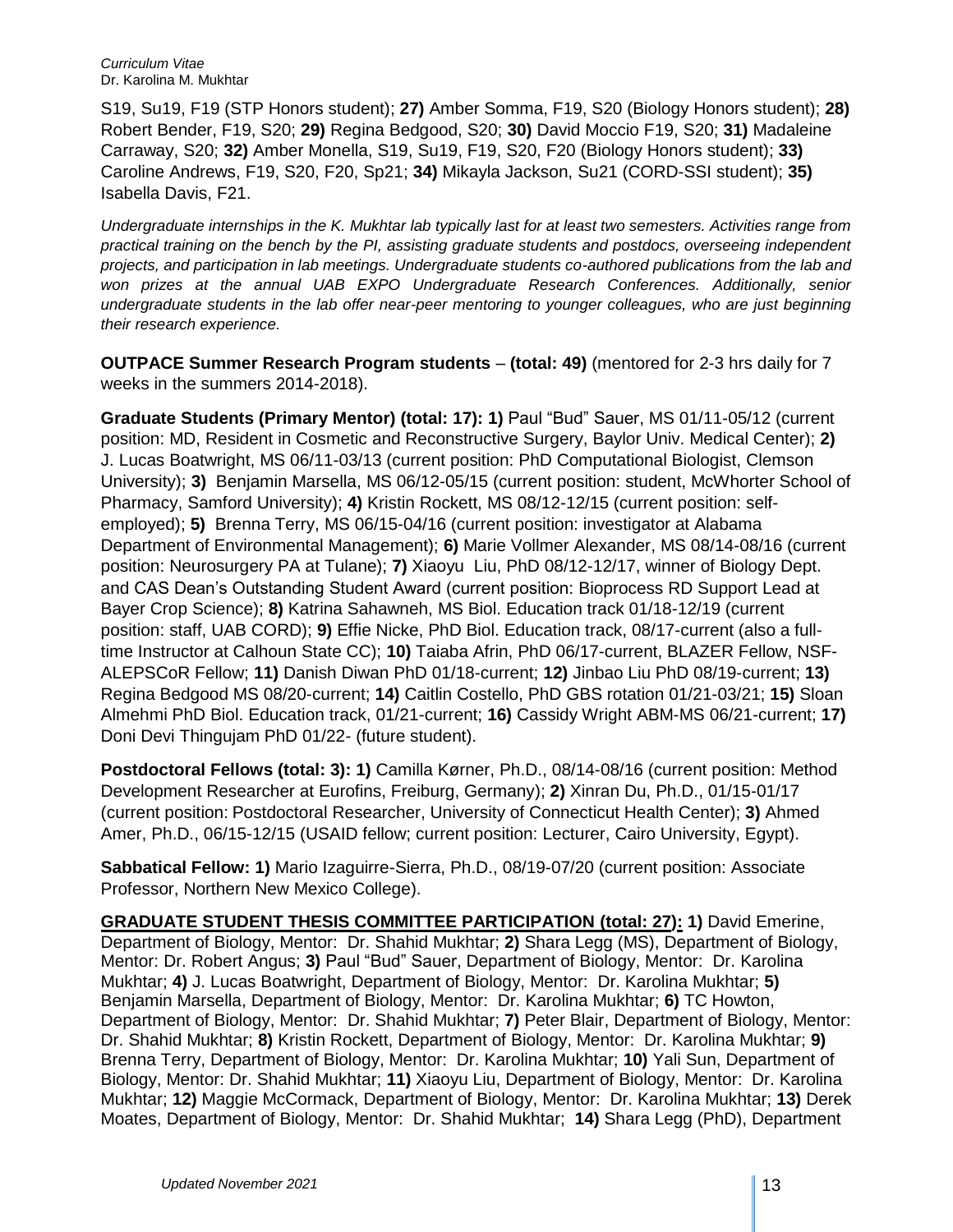of Cell, Developmental, & Integrative Biology, Mentors: Dr. Michael Miller/Dr. Brad Yoder; **15)** Matthew Kuhl, Department of Biology, Mentor: Dr. Jeff Morris; **16)** Marie Vollmer Alexander, Department of Biology, Mentor: Dr. Karolina Mukhtar; **17)** Katrina Sahawneh, Department of Biology, Mentor: Dr. Karolina Mukhtar; **18)** Taiaba Afrin, Department of Biology, Mentor: Dr. Karolina Mukhtar; **19)** Danish Diwan, Department of Biology, Mentor: Dr. Karolina Mukhtar; **20)** Jinbao Liu, Department of Biology, Mentor: Dr. Karolina Mukhtar; **21)** Regina Bedgood, Department of Biology, Mentor: Dr. Karolina Mukhtar; **22)** Nilesh Kumar, Department of Biology, Mentor: Dr. Shahid Mukhtar; **23)** Sandra Cutts, UAB School of Engineering, Mentor: Dr. Robert Peters; **24)** Julia Ashlyn Manzella, UAB School of Engineering, Mentor: Dr. Robert Peters; **25**) Jeffery Stewart, Alabama A&M University, Mentors: Dr. Srinivasa Rao Mentreddy and Dr. Karolina Mukhtar; **26)** Effie Nicke, Calhoun State Community College/UAB Biology Dept., Mentors: Dr. Samiksha Raut and Dr. Karolina Mukhtar; **27)** Binoop Mohan, Department of Biology, Mentor: Dr. Shahid Mukhtar

# **GRADUATE STUDENTS AWARDS (2016-2021)**

Regina Bedgood:

i) People's Choice and  $3<sup>rd</sup>$  Place award for the UAB's 2021 3 Minute Thesis competition

Taiaba Afrin:

- i) Harold Martin Outstanding Student Development Award, Dept. of Biology at UAB, 2021
- ii) UAB Graduate Student Government Travel Grant, 2021
- iii) UAB Department of Biology Travel Award, 2019
- $iv)$  $1<sup>st</sup>$  place in the artistic category of the annual UAB Department of Biology photo and video contest

Xiaoyu Liu, PhD:

- i) Biology Dept. Outstanding Student Award, 2017
- ii) CAS Dean Outstanding Student Award, 2017
- iii) Daniel Jones Award for Excellence in Graduate Studies, Dept. of Biology at UAB, 2017

### **PROGRAMMATIC DEVELOPMENT**

 designed the course plans for a dual Master's program in Biology and Secondary Education in collaboration with Dr. Susan Spezzini (Professor, UAB School of Education);

https://www.uab.edu/cas/biology/graduate/dual-masters-in-biology-and-education https://www.uab.edu/education/home/graduate/secondary-education/ms-dual-biologysecondary-education

### **SERVICE STATEMENT**

My service record is characterized by an extensive understanding of and passion for curricular development, faculty advancement and process improvement, organizational abilities, a collaborative spirit, and a wealth of institutional knowledge gained through a range of academic and administrative experiences, including roles such as the Associate Department Chair, Graduate Curriculum Committee Chair, Undergraduate Program Director and Associate Director of Biology Graduate Programs, member of multiple campus-wide task forces and committees, and an Executive Faculty Senator. My goal is to support and build upon excellence in research and education at UAB while creating new and exciting opportunities, and promoting inclusive and equitable ways.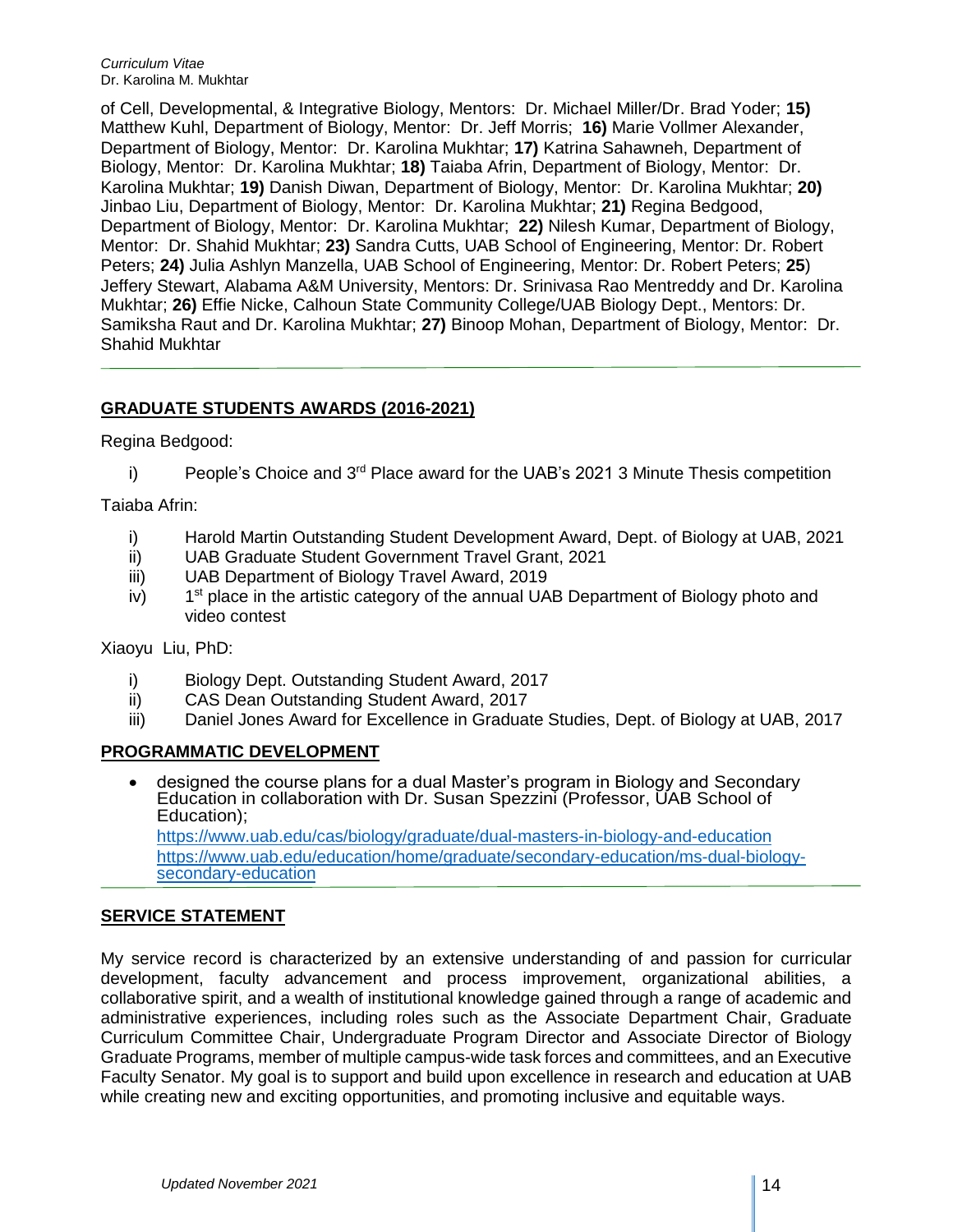## **DEPARTMENT SERVICE**

| 2021                      | Top Scholars Day Academic Fair, representing department for recruitment              |
|---------------------------|--------------------------------------------------------------------------------------|
| 2021                      | Search Cmte for Teaching Assistant Professor in Genetics, Chair                      |
| 2020-present              | Biology Dept. Curriculum Cmte, Chair                                                 |
| 2017-present              | Graduate Fair and Early Acceptance recruitment events                                |
| 2016-2018                 | <b>UAB Biology Microscopy Facility Coordinator</b>                                   |
| 2016-present              | Faculty mentor for Dr. Melissa Harris, UAB Biology Assistant Professor               |
| 2016                      | Biology Freshman Welcome Reception - Organizing Committee                            |
| 2015-2016                 | Member of Search Committee for Ecologist and Evolutionary Biologist                  |
| 2013-2018                 | Member of Biology's Graduate Affairs Committee                                       |
| 2012-2013                 | Member of Biology's Workload Committee                                               |
| 2011-2013                 | Member of Biology's Curriculum Committee                                             |
| 2010-2013                 | Member of Biology's Facilities Committee                                             |
| <b>SCHOOL SERVICE</b>     |                                                                                      |
| 2021-present              | CAS Academic Integrity Hearing Board, member                                         |
| 2021-present              | CAS Faculty Affairs Committee, member                                                |
| 2020-2021                 | CAS Scholarship Committee, member                                                    |
| 2016-2018                 | <b>CAS Faculty Senate Caucus, chair</b>                                              |
| 2015-2018                 | Organized /co-organized the NSF-CAREER informational workshops for<br>junior faculty |
| <b>UNIVERSITY SERVICE</b> |                                                                                      |
| 2021-present              | Member, Search Cmte for Dean of UAB School of Nursing                                |
| 2021-present              | UAB Blazer (formerly Signature) Core Curriculum Committee, member                    |
| 2020-present              | Career Planning and Management (UASC 150) – guest speaker                            |
| 2020                      | UAB COVID-19 Childcare Response Taskforce, member                                    |
| 2020                      | UAB COVID-19 Transition Back Taskforce, member                                       |
| 2020                      | UAB COVID-19 R2Ops Taskforce, member                                                 |
| 2020                      | Creed Week / Getting Connected the Blazer Way - Panelist                             |
|                           |                                                                                      |

- 2019 Search Cmte/Interviews for Associate Vice-Provost for Assessment, Accreditation & Academic Planning 2018-2019 CommissionontheStatusofWomen, Compensation&Representation subcmte
- 2018-2019 Search Cmte/Interviews for Associate Vice President & Chief Facilities Officer
- 2018 UAB Facilities & Administrative Cost Reimbursement Taskforce, member
- 2018-present Women in STEM, member